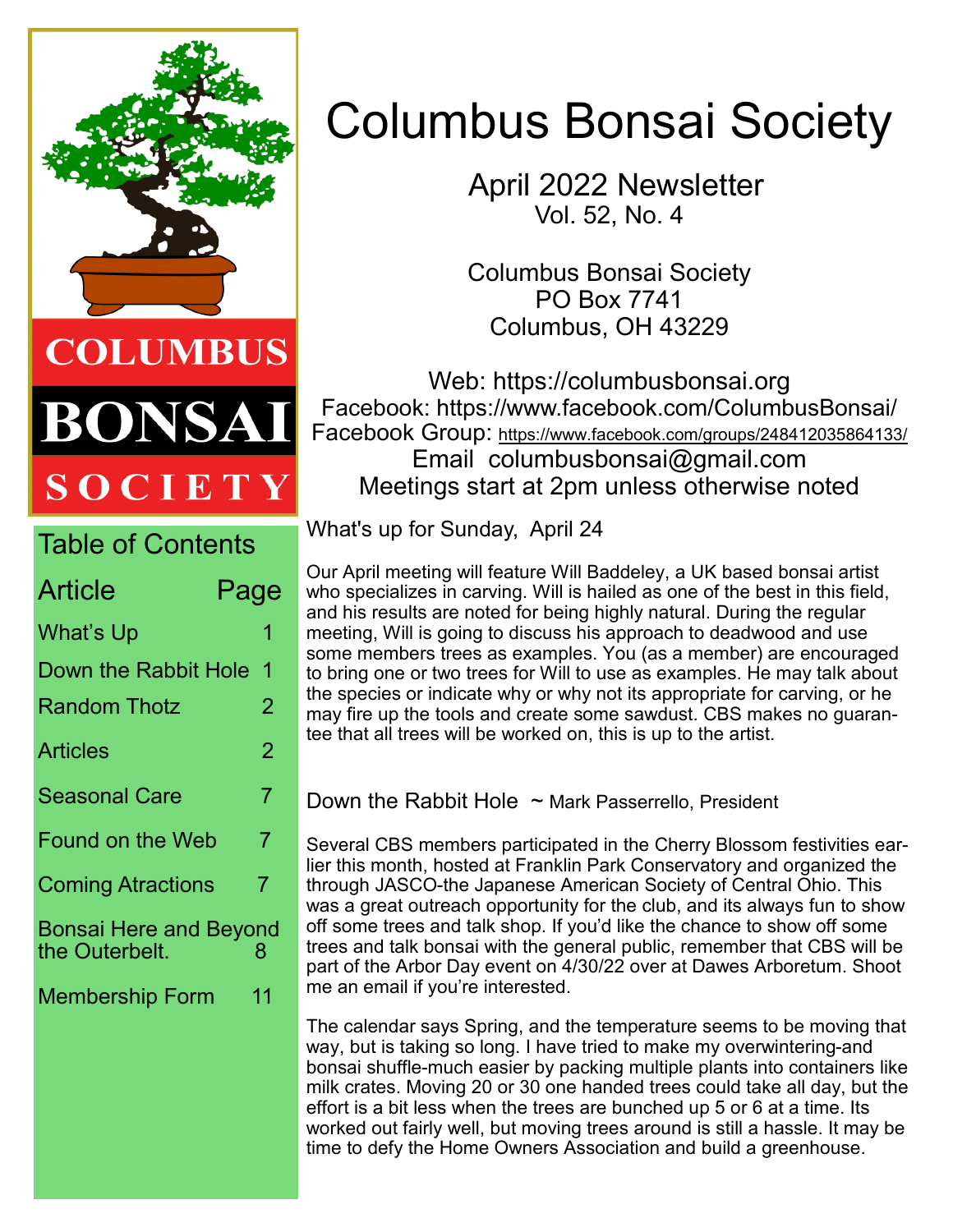# Club Officers

- Mark Passerrello President mpasserrello@rocketmail.com Jack Smith Past President jsmith4753@aol.com Rob Hoffman 1st Vice President rhoffman2382@gmail.com Ken Schoenfeld 2nd Vice President slschoenfeldsandy@yahoo.com Amy Mourot Treasurer amourot@aol.com Wendy Mizanin secretary wendymiz1@att.net Kevin Faris 1st Year Director Brent Douglas 2nd year Director Brentworkster@gmail.com Ralph Landers 3rd year Director ralph@1pse.com Ken Schoenfeld Tree Curator slschoenfeldsandy@yahoo.com Zack Clayton Newsletter Editor zclayton@yahoo.com Daniel White, Web Master Cable22001@gmail.com Ryan Huston Librarian Ry2tree2@gmail.com Columbus Bonsai Club email
- columbusbonsai@gmail.com

#### Random Thotz ~ Zack Clayton, Editor

Its a little bit of crazy season with everything seeming to be ready at once. I have 8 yard volunteers ready to dig not counting the two year maple seedlings dug and the Hawthorn I mention in seasonal work. They are tartary honey suckle, fire bush eyuonimous, two apples, two maples, a hackberry, and an oak. The only one I am anticipating trouble with is the oak as It will have a fairly long taproot. I also have the 5 boxwoods from Huth-A-Palooza that I have not gotten to yet but they had a good rootbal and have been kept wet with the rain. I may take the potted ones to Dawes Arboretum for the Arbor Day gig. And with that -

"Hello, My name is Zack and I am a seedling addict." I have about 200 plus one year red maple seedlings, *Acer rubrum* in flats and whiskey barrel liners, Lord knows I have good intentions for these as Mame and Shohin, but experience says they will outgrow those sizes. I will have loads of them at the club picnic and you may see some as kusamono. I have a lot of cuttings as well. Fortunately, they don't need to come in for winter.

### Articles

Tools for Collecting Yamadori by Zack Clayton

kevinfarispnwbonsai@gmail.com This is based on my experience in Ohio – if you live in a mountainous area YMMV. First – do you have permission to collect on private property, or a permit for state or federal lands? Keep this with you while you are collecting.

> Now for essentials. I use a pair of side cut (by pass) hand pruners, a pair of long handled loppers, and a flat bladed garden spade with a large footpad. The hand pruners will make a clean cut of branches and small limbs to manage the top so your prize will fit in the vehicle. The loppers will take care of larger limbs and stubborn roots. Buy Quality – I got a pair of drop forged Corona hand pruners in High School when I worked summers for the City Parks and Recreation. I still have and use them 50 years later. If you need more than the loppers for limbs – are you sure you want to collect that tree? The answer may be yes, but be prepared for a heavy lift to get it back to your car. A battery powered sawzall or sharp pruning saw will be needed.

To begin, prune off anything that you know will not be part of the design. Depending on the plant, this could be anything that sticks out more than a foot or two from the trunk. For bushes that back bud easily you can be aggressive. When I collect boxwood, I often take off most of the foliage and long straight branches before starting to dig. I try to keep some green growth at the end of where I prune to keep the sap draw going for the branch to prevent die back. Bushes are easy for this as they usually back bud freely as soon as they get sunlight.

The garden spade is used for digging and the flat edge will keep it from sliding off of roots and can be sharpened to slice through them. Instead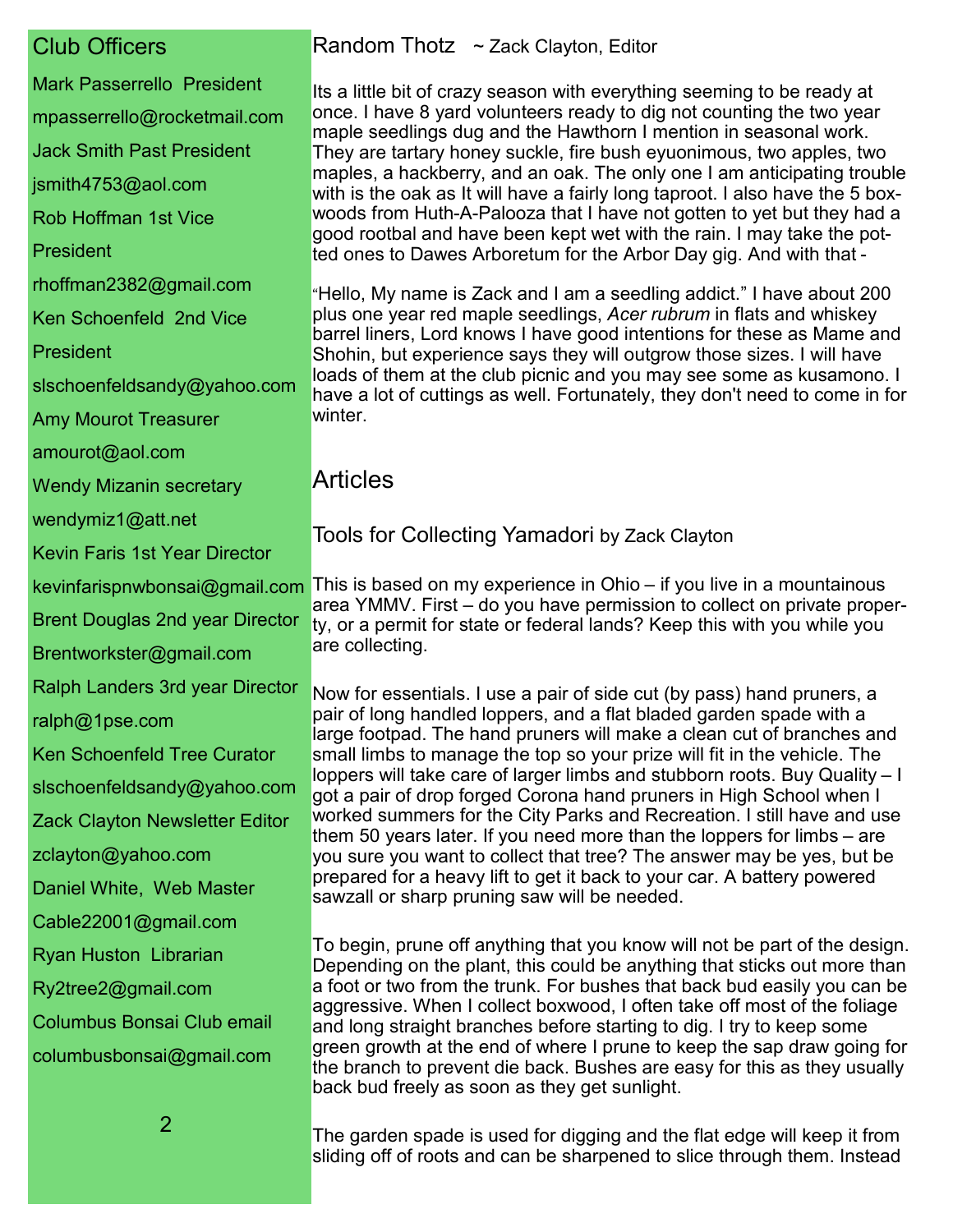of hammering at a root 4 or 5 times, when you find a large root, use the loppers to cut it. The loppers will prevent damage to the root and feeder hairs close to the point of contact that repeated hammering with the shovel can cause. For urban collection, you will usually be digging in a bed or hedge row. If you are lucky, it will be well mulched and loose soil. I have collected old specimens in mulched or loam soils that had shallow roots systems and only took 10 minutes to dig out.

For compacted or heavy soils, trace out how big you want the root ball, dig a trench just outside this line all the way around the tree. You will probably find some large roots in this trench, use the loppers to cut them. After you have dug all the way around the root ball and as deep as you plan to make it, then start undercutting the roots. Again, when you find a large root, use the loppers to cut it. This saves time and is much easier on your wrists and instep than using the spade as a slambar. Digging a trench will take longer than the easy dig in loam, but this method will take less time than if you just try to cut the root ball out by itself as you will have access to the roots under the plant for the loppers. Note: some plants will have a large tap root that extends far into the soil before the feeders form. I have chased yews down 2 feet before finding any viable feeder roots. Find another plant. These will be very hard to make into a bonsai.

Wrap up the root ball in something to contain the soil, keep the roots moist, and your car clean. Some people use burlap, I get a cheap tarp from a big box store and plan on potting or planting the tree in a grow bed ASAP. You will also want a medium to large tarp to collect your trimmings if you are on private property like someones yard. If the neighbors see you do a good cleanup, they may be more likely to let you dig out their bushes when they relandscape. I have also been back to the same house three times since I clean up after myself. I will probably be going again this year.

Supplies: Hand pruners Long handled loppers Flat edge garden spade Small tarp for the root ball Medium or large tarp for trimmings and cleanup Leaf rake for cleanup Water for roots if it is hot, dry, or more than  $\frac{1}{2}$  hour from home. Heavy gloves if you use them or if you are digging a thorn bush. If you are digging more than one tree, hand sanitizer is a good way to limit the spread of pathogens on your tools. Just wipe them down with a rag or paper towel.

Aftercare of your tools – wash them to get mud and sand off. Follow up with WD-40 or similar to chase water out of joints and to lubricate them for next time.

Try for an overcast or cool day, or go in the morning before it gets hot. It's better for you and the tree. Have several large containers and soil READY for the tree transplant. But, above all, have fun with material that you can't buy from a store.

In Memorium, Nick Lenz by Mark Passerrello

One of the seminal figures in American bonsai recently passed away. Nick Lenz was both a potter and a tree stylist and in both pursuits he expanded the boundaries of what was possible and what was acceptable when growing a tree in a pot. His book Bonsai from the Wild is at once a manual for collecting and also deeply informative about the care and styling of distinctly native species of bonsai trees. Writing in 2011, the weblog BonsaiBark described him this way: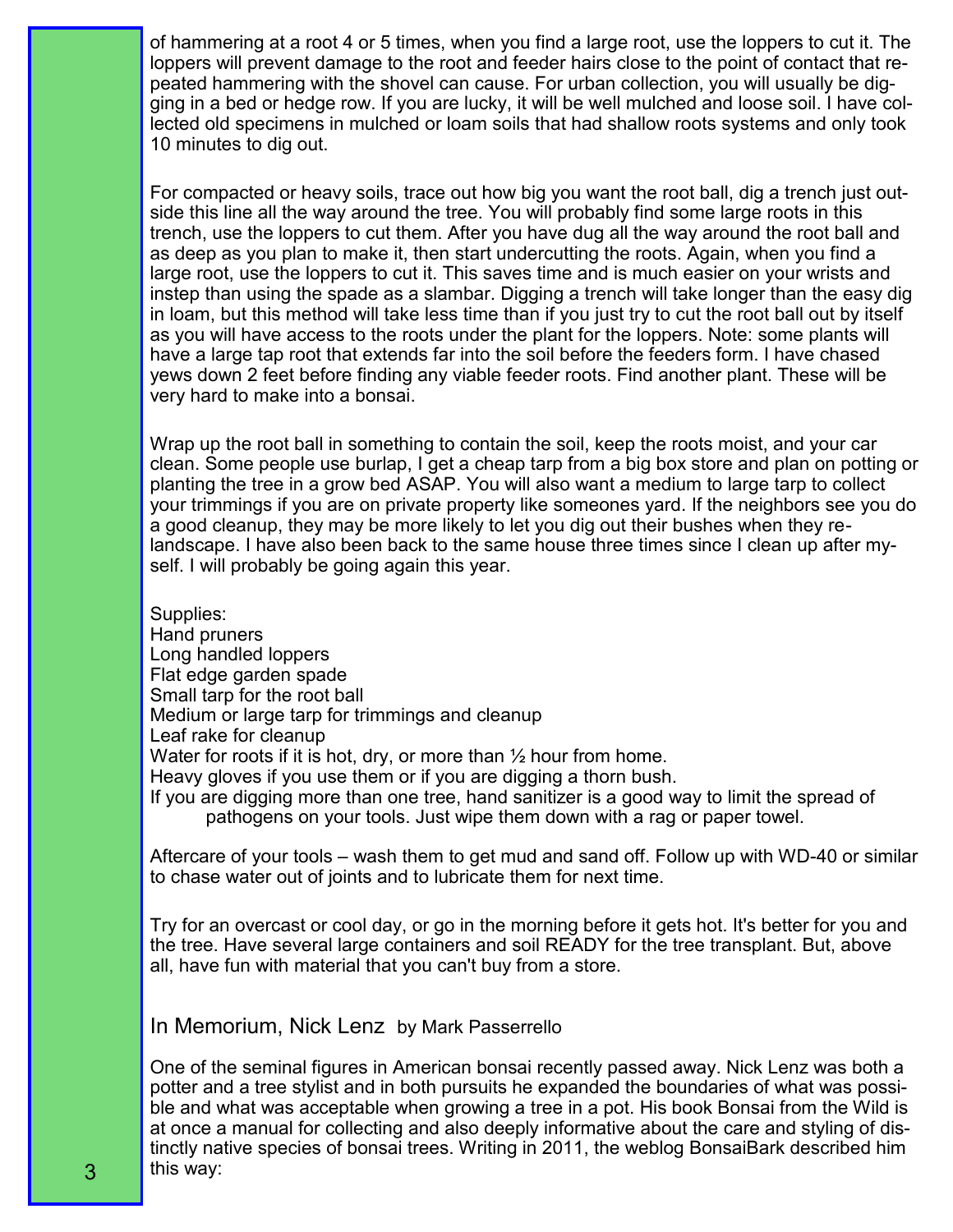Nick Lenz is an unusual person. On the spectrum from conservative to daring and even outrageous, his bonsai land somewhere beyond the latter. What he says about bonsai (and other things) reveals a unique mind; fascinating, humorous and often quite insightful Even if you are not familiar with his name, its possible you've seen images of some of his more off beat bonsai projects: a group planting in the skull of a pronghorn antelope, the trunks in perfect rhythm to the curve of the horn; a root over rock planting that used a classical Greek sculpture for the rock; a juniper planted in the business end of an vintage upright vacuum cleaner. As described any of these pieces might seem like too much. Certainly they were not bonsai as practiced in the traditional manner, but to me they were very respectful and playful.

I was fortunate enough to locate a first edition of his book on a used book website, and when Stone Lantern brought out a massively expanded 2<sup>nd</sup> edition, I jumped on that opportunity, gladly paying full retail. Lenz was known ( among other names) as the "Larch King" and his advice on both care and styling is extremely useful.

[Editors Note] He was also a frequent collector of Larch and seemed able to collect in warm weather regardless of the "correct season" I have a copy of one of his books somewhere and as soon as I find it I will be checking it for clues as to how he did that.  $\sim$  Zack

#### Things I Wish I Knew When I Started Bonsai ~ Ken Schultz

I had an interest in gardening and indoor plants long before I became involved in bonsai. My college curriculum included Botany, Forestry, Ecology and Plant Pathology. My father was an avid gardener and my mother raised African Violets and I had kept Orchids with some success. So I foolishly thought I could keep bonsai successfully. My first bonsai was a Christmas gift, a small group of Eastern White Cedar and by March it was dead!

So a journey of learning began when I took the class offered at Franklin Park Conservatory taught by Max Puederbaugh and Tom Holcomb called "So you got a Bonsai for Christmas and it Died" in May 1993. The first thing I learned was that many bonsai plants are "hardy" meaning that they need to be kept outdoors. I learned that one of the most common causes of bonsai demise is *not* giving the plant the climatic conditions it needs to remain healthy.

If you are tempted to buy a plant you are not familiar with to use as bonsai, check out where it grows in nature. At most nurseries they put USDA Zones on the tags. Central Ohio is Zone 5B – which means that it will go down to 0. Twenty degrees lower than Zone 6, which is 20 for a low. Mediterranean plants are Zone 7 and Tokyo and Atlanta are Zone 6/7 (remember this when you read a book translated from Japanese). Tropicals are Zones 8, 9 and higher. This means it doesn't freeze there in the winter. I took Climatology and Meteorology and yet, I tried to keep Eastern White Cedar in my living room during the winter. Many nurseries put bonsai on display in a greenhouse that are Hardy. They also mix the Mediterranean plants and tropicals alongside them. Some will mark the plants "Indoor" and "Outdoor". But you need to know where their supplier is located. Indoor and outdoor at Brussel's in Olive Branch Mississippi is different than New England Bonsai in Boston. A mild Ohio winter may also add to the confusion by allowing some plants hardy to Zones 6 and 7 to survive outdoors until a cold winter (like 2014-2015) kills them. In my collection, Satsuki Azaleas, some cultivars of Japanese maple, Morris Midget Boxwood and others succumbed to the cold that winter.

plants earn a reputation as being hard to  $\cancel{{\rm Re}}$ ep alive because they won't recover from a day *Watering* is the second major cause of bonsai demise. Too much can be as deadly as to little. We're told to put humidity trays or pans with gravel under our trees indoors during the winter. However constant wetness almost always causes root rot or fungal diseases. Some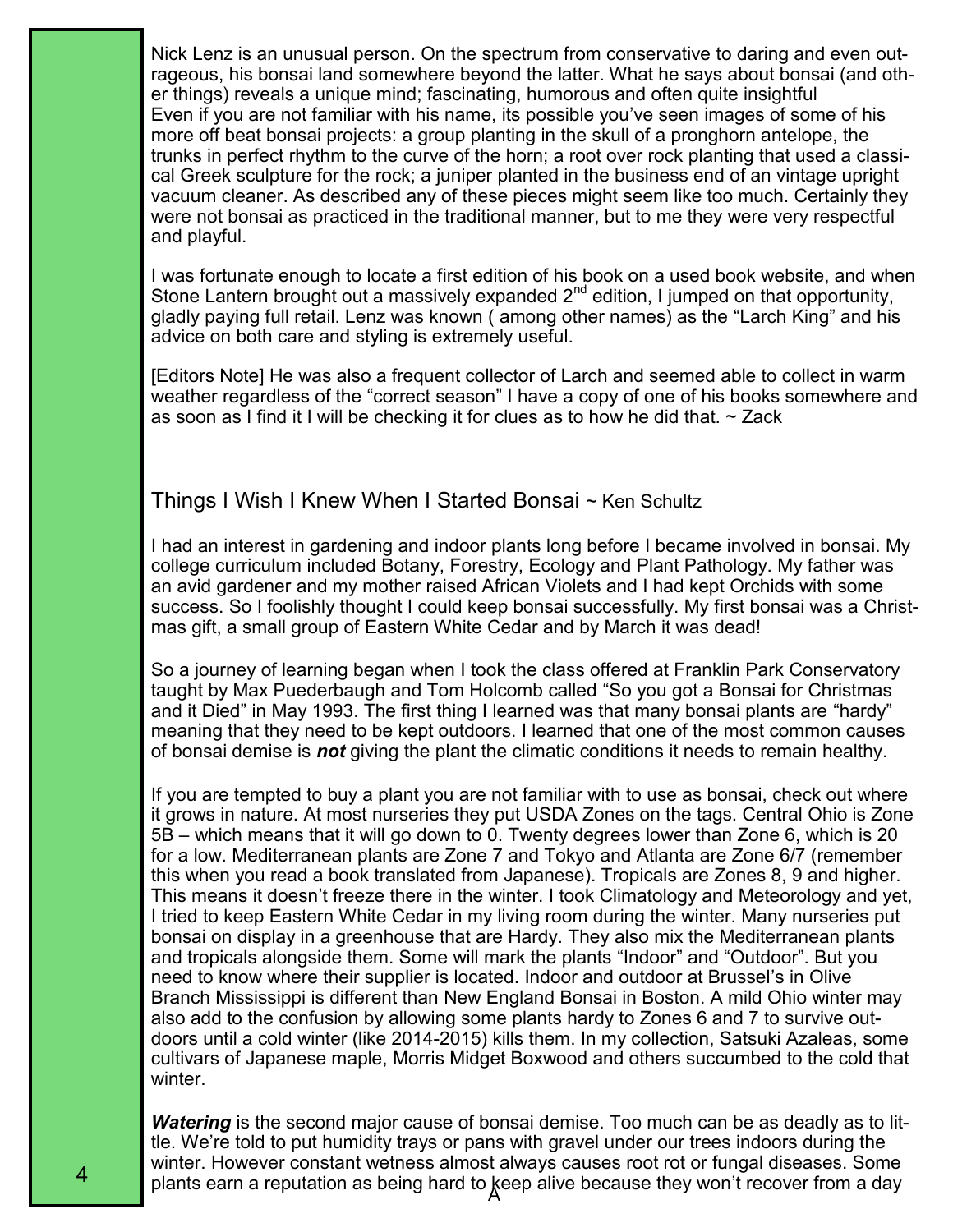when they should have been watered; Serrisa is one of these. This is why the club encourages using a fast draining bonsai soil mixture. It allows us to water daily without root rot – of course you can use a more natural type of soil, but then each of your trees will need a different watering schedule depending on its pot size and how much water the plant transpires. Willows and Wisteria, as well as Roses are very thirsty plants. Desert plants may simply rot in Ohio's wet weather. I was warned when taking a Pinion Pine workshop that it was likely to drown in our weather and to put plastic over the soil when it rained, but it was very cold tolerant. It lived two years.

*Sunlight* – Finding the right spot in my yard continues to be a challenge. After 7 years I'm still learning where there is too much or too little direct sunlight. Some Tropical plants will suffer in too much sunlight. Azaleas grow better, with smaller leaves and shorter internodes, given more light…. but not so much as that they may develop "sunscald" on their leaves. Hinoki here in Tennessee need more shade than in Ohio, you can tell as their new growth gets sunburned in July and August.

In winter finding the "sweet spot" for each of your Indoor bonsai may take trial and error. Generally bonsai don't get enough light indoors. The problem is compounded by very sunny winter days. Direct sun may fry plants left in windows, or they may freeze during the night from being too close to the glass where you were trying to give them the light they need. Brooklyn Botanical Society's book on Indoor Bonsai was the best guide to growing bonsai under lights when I began. The December 2021 Newsletter had a copy of Jack Wikle's article which is an updated version of his chapter in that book.

*Feeding bonsai* also turns out to be very important and sometimes complicated. Some plants need Iron, many, acidic fertilizers, some lime; all need N-P-K, but not the formulations used on a lawn. We need fertilizers that promote root growth. And since our trees grow in pots, a dilution factor to prevent chemically "burning" the roots needs to be practiced. Mantras like "never feed a thirsty plant" and "dilution" need to be followed. And then there are the "trace element" needs of many plants, so kelps, fish emulsions and organic fertilizers help. Liquid fertilizers wash out of our pots quickly and your plants may exhibit yellowing leaves, leaf drop or poor bud production for next year's growth or poor back budding because of a lack of nutrients.

Once you decide you want to create your own bonsai, learning to pick a plant that will result in a much better bonsai is essential. I still have plants in my collection that will never be great bonsai, but I haven't weeded them out to make room or time for plants that will result in better bonsai. Such plants have poor Nebari. Keith Scott taught, look at the base of the tree where the roots flare because it is the hardest part of the plant to fix if its wrong. I have tried rocks to hide poor nabari, or ignoring reverse taper when it was a tree that was otherwise "interesting". To buy better future bonsai from nursery stock you'll need to take some time to learn Bonsai Judging Criteria. Nabari, trunk taper, branch placement, and plant health. Interesting trunk movement and well placed branches save years of training when selecting a plant for bonsai. Knowing if the plant will readily back-bud easily is also important. Some conifers rarely backbud. So long leggy branches will remain long and leggy. Big leaves will reduce, but your bonsai may need to be much larger to achieve the right proportion between leaf size and tree size. After all you are trying to create the illusion of a miniature tree and over sized leave will not allow that.

Patience is something bonsai teaches; yet the time allocated to demos and workshops doesn't reinforce the fact that it takes years to develop a show quality tree. In these environs, participants/observers are "instructed" to violate many good horticultural practices. And without proper after-care instructions or experience, your new bonsai are destined to die. I suspect this is why many workshops are BYOT because it's believed you know how to keep your plant alive. Newly styled plants need a recovery period of a couple of weeks or longer and repotted trees need protection until they show new growth and beyond. Wiring trees securely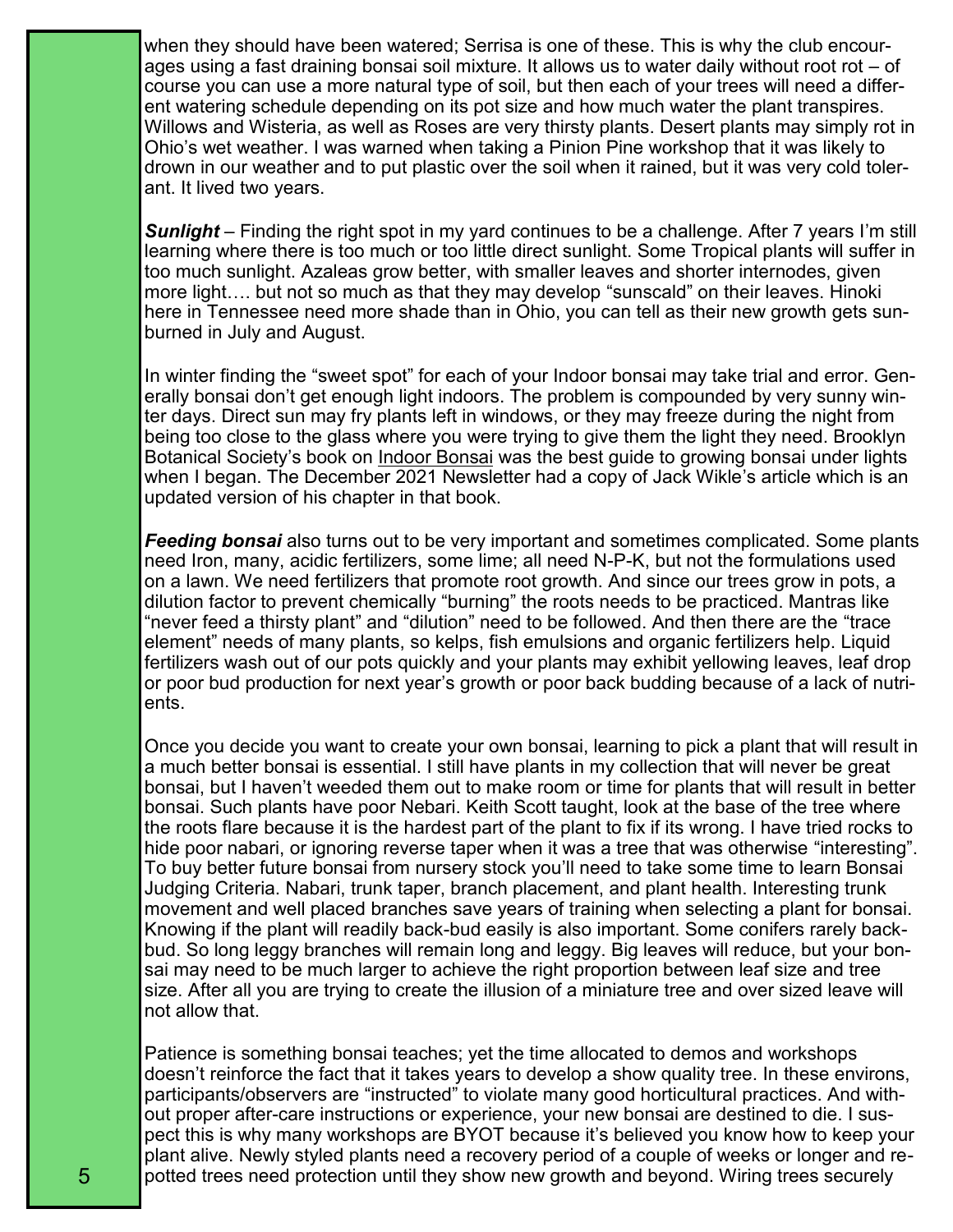into their pots is very important to growing new feeder roots. Repotted plants may need less water or new soil may dry more quickly. Sun and wind can cause damage. Pruning or repotting at the wrong time of year can be deadly, but if you are very careful, you might get your tree to survive.

*Pruning* is experience based. Having kept fruit trees, I grasp the idea of dieback and pruning above the bud that has the direction you wish to direct future growth. Bonsai cuts need to be made to hide them from view from the "front" of your bonsai. Visualizing what a tree may look like with a branch removed may take a handkerchief or bag wrapped around that branch to assist visualization. "Less is Better" is learned. Open spaces between branches can be as important as the placement of the branch. If there isn't a branch where you need one, there is NO guarantee that you can sprout or graft one where you need it. Again buying well really helps. When you decide to cut something off, remove the inward growing, the straight downward growth first. You'd think smaller trees would be easier, but they're not. They have fewer branches to hide mistakes. The same is true for Literati. Remember you don't need to cut the entire branch off all at once. Shorten it gradually and if the tree is going to have "Jin" only remove the foliage at first so you can decide how much Jin looks good. I have yet to find a glue to put a branch back on once its been cut off.

*Wiring and Bending* may be memorized, but in practice it requires constant thinking. Invariably I end up with one or two branches that get wired in the wrong direction. This results in the wire getting "loose" when bend in a new direction. Generally you wire "clockwise" to move a branch to the left and "counterclockwise" to move it right. (On he last wrap of the wire under a branch its tip will point in the direction you plan to bend that branch, but you need to know that at the trunk of the tree.) However, some branches get many bends up and down and right and left to make them look more interesting and the wire gaps away from the branch.

Learning which wire diameter you need is easier. Leaning how not to split the branch crotch on a Juniper or break a branch while bending is harder to learn. You'll learn that a watered tree is more likely to break than one that hasn't been watered for a day or two. The answer to the question "How long does the wire stay on?" is always the same. "Take if off when it begins to cut into the bark." This means everyday when you water. Look to see if the wire has begun to cut in. Wire scars can take years to heal over. You'll learn how to support a branch while you bend it and how to use raffia. But it all takes practice. The more you wire and bend the better you'll become.

By the end of that first class, I decided that I should join the Columbus Bonsai Society. But I had a lot more to learn. By the winter of '93-94, I had nine bonsai in training. They sat on a picnic table on the patio, which at that time, faced west. Cold weather hit and they froze on the table. I learned that my bonsai should sit on the ground in a location protected from direct sun and wind. The "tender" trees, the tropicals and Mediterranean plants, need a place indoors. I also learned that the pots could "explode" or the glaze spall off from freezing and thawing. So mulching them in is important to protect the pot as well as the tree's roots. Sudden gusts of wind may blow a large bonsai tree off your bench and cause severe damage. I've seen valuable trees in Japan tied to their stand. A lesson I apparently am resisting, each year I lose a pot or two from a tumble off a bench or have a branch broken in the fall.

Those of you who have known me through bonsai are aware that I write articles and teach bonsai. I find that this helps me recall good practices. I like to take workshops with visiting artists and continue to learn. I keep a log of artists (now 35) that I've worked with over time and continue to learn from them. Bonsai has so much to offer I feel that I will continue to learn as long as I'm able and plan to share my experiences with you. I remember Tom saying. "Don't be afraid to ask. There are no stupid questions. But there may be stupid answers."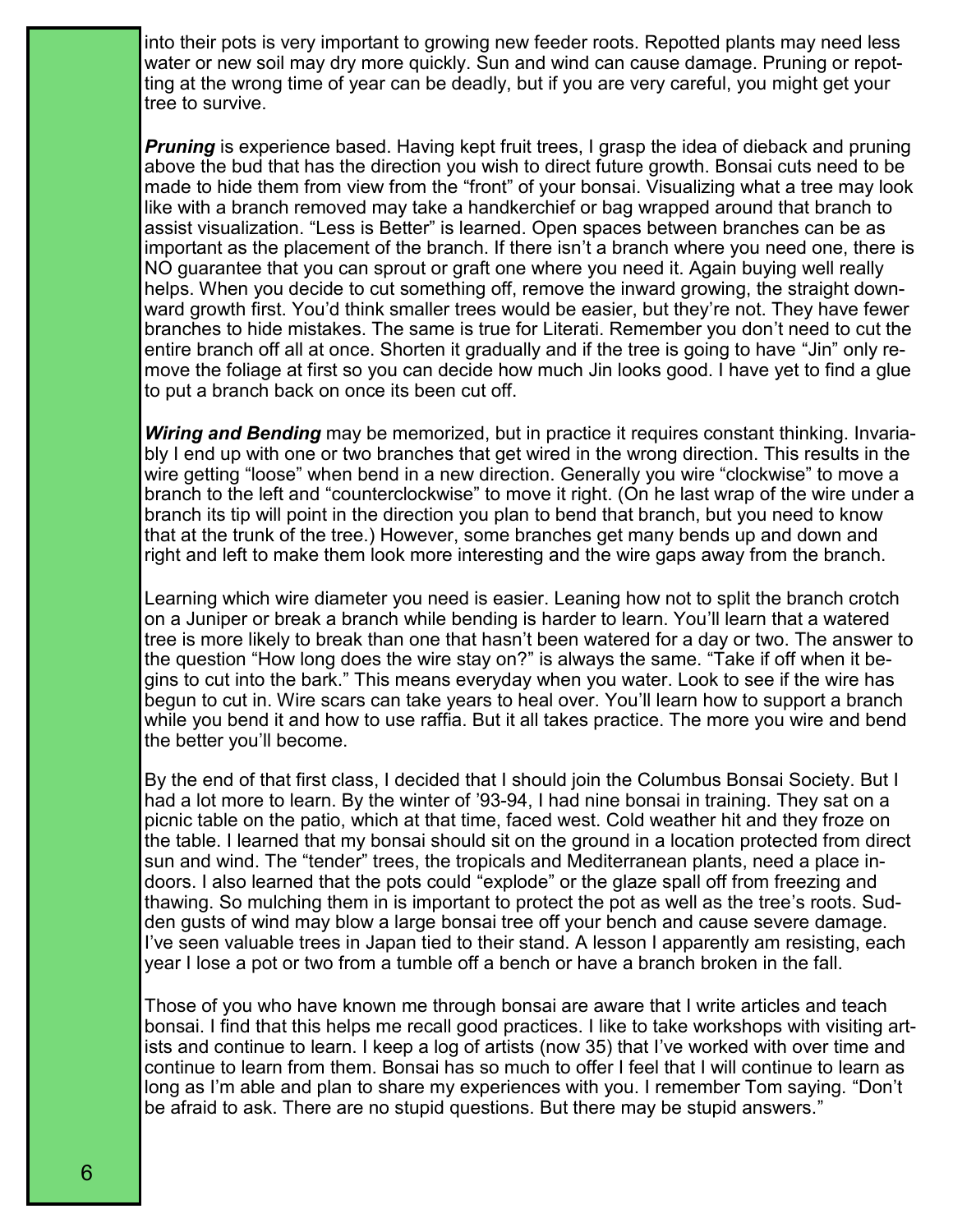## Seasonal Care

It is rush hour for our tree care. It is time, or past time for some trees like larch, to repot, to prune, pinch, wire, strike cuttings, dig up volunteers, and start the first round of insect treatments. I dug a 5 year old hawthorn out of my front yard that I have been shaping and within a week it was leafing out and had a bad scale insect infection. I squashed 20 or so of the little suckers and yesterday I found three or four more that I missed. It is the first time that tree has shown any infestation other than some aphids later in the year. Was it just coincidence or was it the stress of digging that sent out the message that it was weak?

Fertilize your deciduous trees and add micro-nutrients to your pines for bud development. Watch for the candles to elongate and don't let them overextend. If you have trees that send out multiple buds from the same node, consider which you want to keep and pinch out the others that you know you won't use.

I have struck cuttings from the trees as I prune them. They are all doing well with the rains that we have had. If that is your interest, then get some construction sand or clean bonsai soil 1/8" or less and stick them at a 1" spacing. You might consider air layers at this time also. It will give the layer most of the summer to grow roots before fall.

#### Found on the Web

Pinching Candles on Small Exposed Root Japanese Black Pines. Jonas Dupuich. [ht](https://bonsaitonight.com/2022/04/02/pinching-candles-on-small-exposed-root-pines/)tps://bonsaitonight.com/2022/04/02/pinching-candles-on-small-exposed-root-pines/ With pictures and options explained.

Mark P. read an online rumor about the fabled Augusta National golf course, where the Masters tournament was recently played. Word is that to ensure the course's extensive planting of azaleas are in full bloom when the tournament is happening, they may be packed with ice to slow down the development of the colorful blooms. If this strategy would really work, or would even be practical with literally hundreds of azalea bushes to keep cool is hard to say, but bonsai growers are fully aware of what lengths some people will go to to keep a plant looking "just so". If you'd care to check out some really great photos of the course in bloom, try this link:

[https://www.golfmonthly.com/tour/us](https://www.golfmonthly.com/tour/us-masters/augusta-blog/flora-at-augusta-national-128193)-masters/augusta-blog/flora-at-augusta-national-128193

### Coming Attractions

Our April meeting will feature Will Baddeley, a UK based bonsai artist who specializes in carving. Will is hailed as one of the best in this field, and his results are noted for being highly natural. During the regular meeting, Will is going to discuss his approach to deadwood and use some members trees as examples. You (as a member) are encouraged to bring one or two trees for Will to use as examples. He may talk about the species or indicate why or why not its appropriate for carving, or he may fire up the tools and create some sawdust. CBS makes no guarantee that all trees will be worked on, this is up to the artist.

We are going to use a format similar to April for our May meeting when Sergio Cuan joins us. During the regular meeting on Sunday afternoon, Sergio will be doing a demo. His specialty is deciduous material, and members are invited to bring one or two trees. Sergio will use the assembled trees for discussion and select one to fully style. This means you'll go home with a tree styled by an acknowledged master. To take advantage of this opportunity and receive the full benefit of Sergio's time and talents, there will be a modest charge of \$50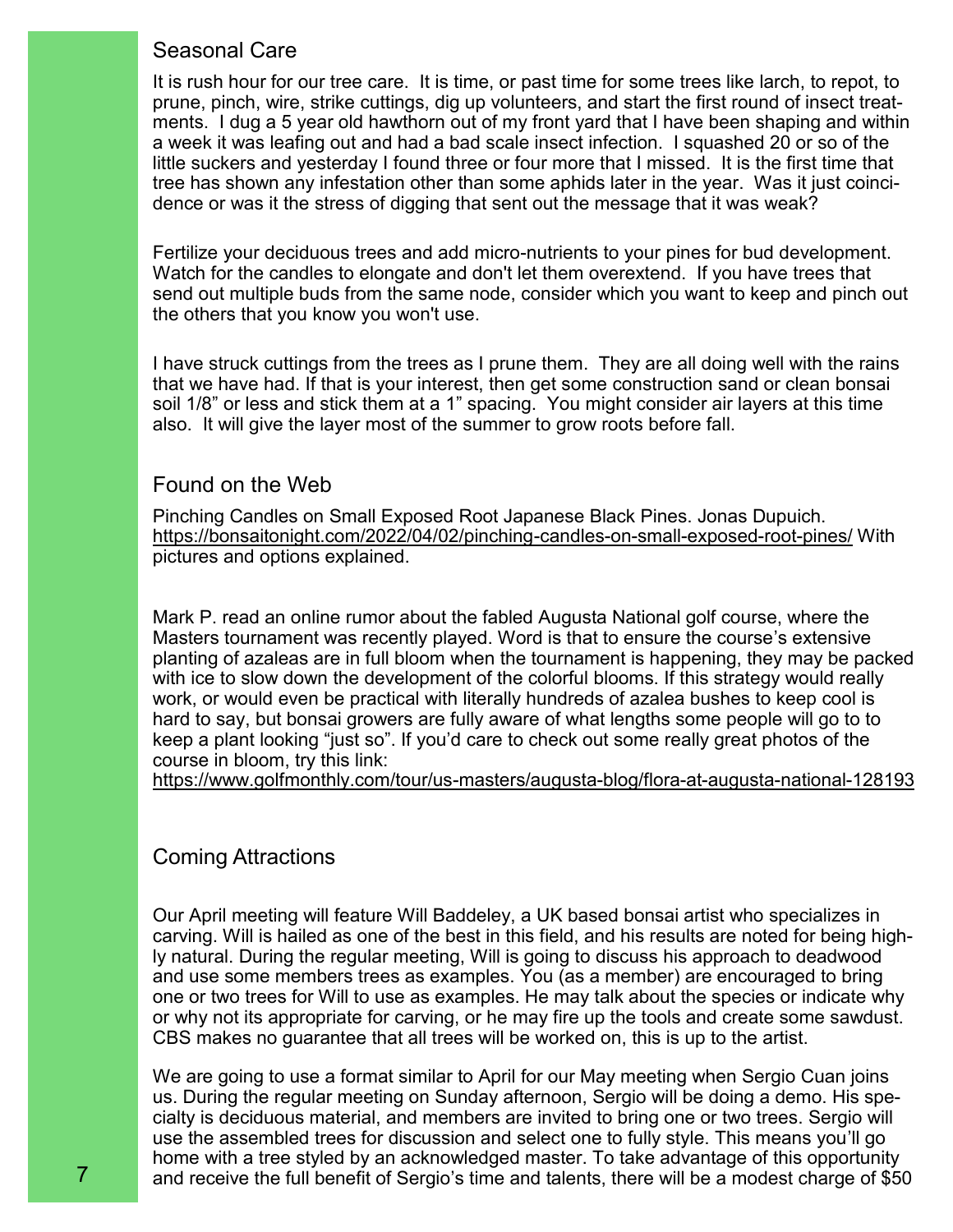for the selected demo tree. If you want yur tree worked on be sure to bring payment if it is selected.

Bear in mind that prior to the May meeting, Sergio will be leading a BYOT workshop. And on the day prior to the meeting, Sergio will lead an advanced study group. Participants are encouraged to bring two or three trees. All participants 'alpha' trees will receive attention and guidance from Sergio, and then he will assist with 'beta' trees. Depending on time constraints, after all A and B trees are worked on, C and D trees will receive attention.

Sign ups for these learning opportunities are now live on the CBS webpage.

The Board has chosen several pre-show topics that we want to include in the next few meetings. These can be used by any of the club members to improve their trees and display. There will be two categories of display. The traditional "non-judged" display for members uncomfortable with the idea of a juried show. I say "non-judged" because what else can you call the People's Choice and Member's Choice awards that we give out? Those are just a more subjective form of judging.

There will be a judged category of more formal displays for those who are comfortable with the objective critique of their trees and who want to learn how to better display their trees. These will be along the categories of conifer, deciduous, size groups, and display. It will depend on how many trees are submitted for the judging process. It is important for us to know how many trees will be submitted so we know what awards to have ready.

The topics for the meetings will include:

- 1. How to pick a tree & prepare it for the show.
- 2. Moss growing/Moss application
- 3. Formal bonsai display compositions traditional (3-point) & modern examples.
- 4. Oiling/Cleaning pots.

The Board is hoping this will be a way to improve our members trees, presentation, and awareness of what goes into a great presentation. We can all benefit from this even if we are new to the art, or seasoned practitioners.

### Bonsai Here and Beyond the Outerbelt

Limits are off at Franklin Park Conservatory, so our schedule is back to meetings at Franklin Park on the third Sunday at 2:00 for general meetings, and 10:00 for scheduled workshops. Please stay tuned for new developments as we get short notice from FPC of location changes. Thanks for your understanding and patience! There has been no communication on the "no club shows" decision so we have negotiated a different venue at Dawes Arboretum.

- April 23 Yumi-en is hosting Will Baddeley for this Saturday workshop. Yumi-en is is in Marysville.
- April 23 Central Ohio Cactus and Succulent Society Sale and Member Exhibition at the Ganyaard Building , Franklin Co Fairgrounds , 4100 Columbia St. Hilliard 43026
- April 24 **Note: this is the 4th Sunday.** Guest artist Will Baddeley, Internationaly recog nized for natural carving. Workshop in morning and demo in afternoon.
- . April 30 Arbor Day at Dawes Arboretum 11:00 to 3:00

May 14-15 All State Michigan Bonsai Show - Meyer Gardens, 1000 E Beltline Ave NE, Grand Rapids, MI 49525Grand Rapids, MI 49525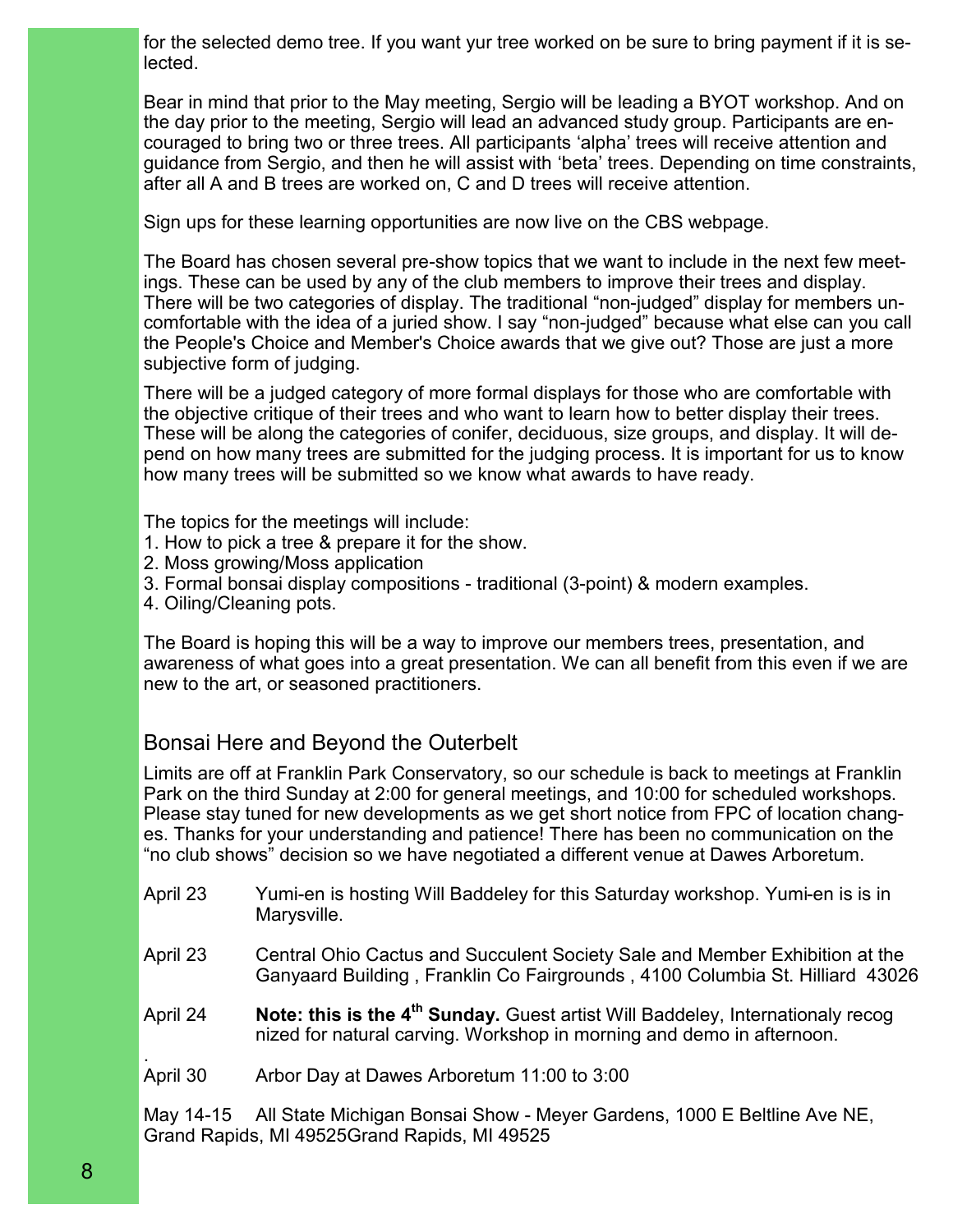- May 14-15 Bonsai Society of Portland presents Farm to Table: Bonsai Development from Field to Show. Lectures, demos, critiques, and workshops on core development techniques. [ht](https://www.portlandbonsai.org/)tps://www.portlandbonsai.org/ for details.
- May 15 Sergio Cuan workshop 10 AM, and a Demo/Lecture at the meeting. He has de moed for CBS before at one of our remote meetings in 2019. See coming attract tions for details.
- May 27-30 2022 Brussels Bonsai Rendezvous and Memphis Bonsai Society coordination of the next ABS Learning Seminars. Shuttles will run the entire weekend. This is still in the early planning stages and information may change.
- June 19 BYOT, Details pending.
- July 9 Jack Wikle's 90 Birthday party and in person/virtual Auction of the balance of Jack's personal collection, tools and related items. All proceeds from the Auction will benefit the Jack Wikle Bonsai Legacy Fund for the Hidden Lake Garden bonsai collection. Donations to the fund are also accepted. w[ww.JackWikleBonsaiLegacy.com](http://Www.JackWikleBonsaiLegacy.com/)
- July 17 BYOT for general help and show preparation advice.
- August 21 TBD Picnic at Oakland? This is a great opportuity to wander their yard and find some great potensai. Also, BYOT for general help and show preparation advice.

September 23 Show Setup 3:00 at Dawes Arboretum, Tree drop off 6:00 Please note that this is the **4 th weekend in September**. September 24-25 Jim Doyle, Chase Rosade - Special 50<sup>th</sup> CBS Show Guests September 24 Show at Dawes Arboretum 10:00am – 5:00pm September 25 Show 10 – 5, and Tear down/tree pickup at 5:00pm

October 16 TBD

November 12-13 Pacific Bonsai Expo, Bridge Yard event space, Oakland, California

November 20 Officer Elections, and something petaining to late fall and early winter

December - TBD Club Dinner

Information in this newsletter is freely re-publishable. Bylines and Articles may be republished with appropriate attribution to the authors and reciprocity with the newsletter or magazine issue.

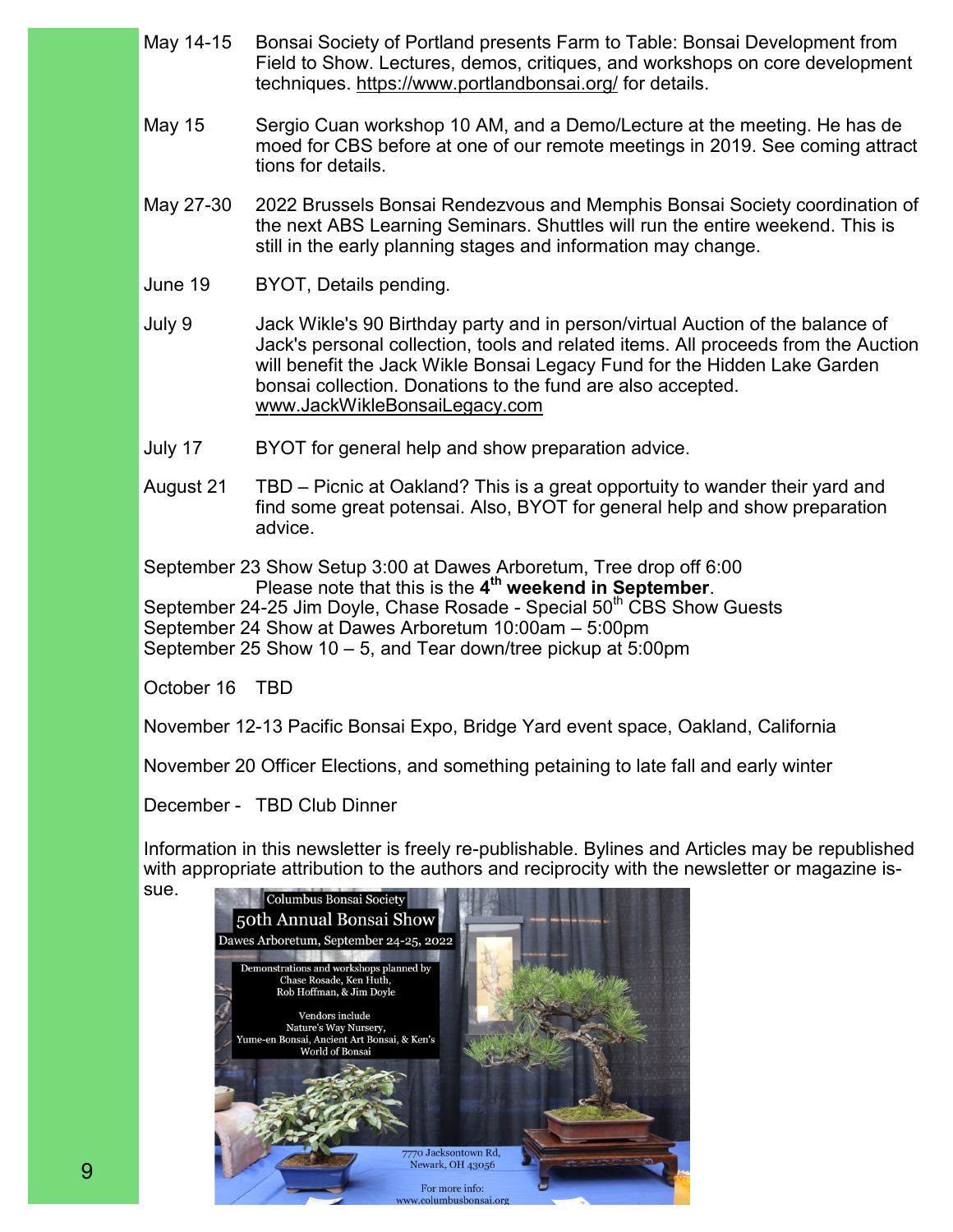

For submission of graphic images, please send it in a graphics format. I can not import .pdf images. That is why there is no flyer image for the Cactus Society.